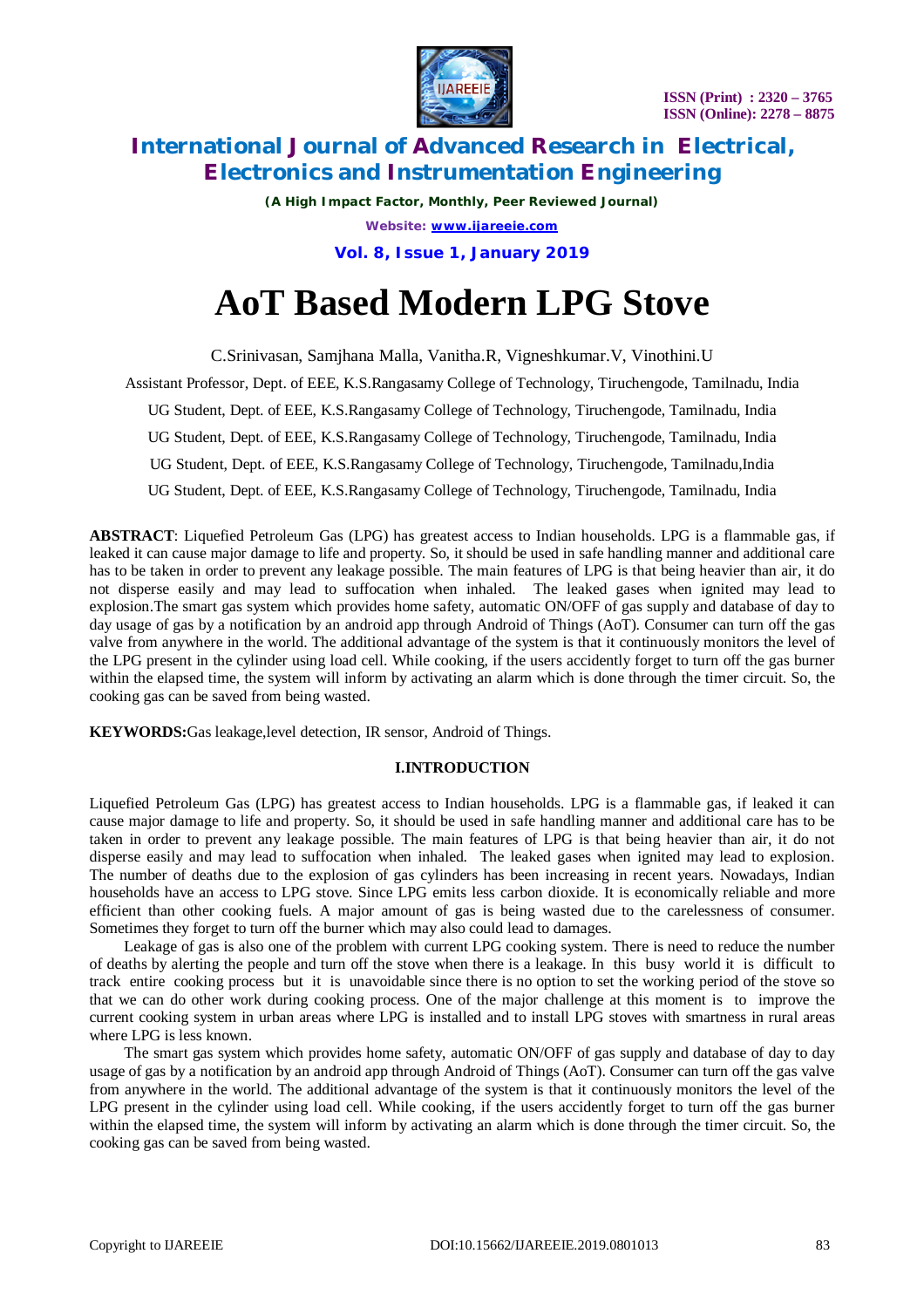

*(A High Impact Factor, Monthly, Peer Reviewed Journal)*

*Website: [www.ijareeie.com](http://www.ijareeie.com)*

#### **Vol. 8, Issue 1, January 2019**

#### **II.ANDROID OF THINGS**

Android Things (codenamed Brillo) is an Android-based embedded operating system platform by Google, announced at Google I/O . It is aimed to be used with low-power and memory constrained Internet of Things (IoT) devices, which are usually built from different MCU platforms. AoT it is designed to work as low as 32–64 MB of RAM. It will support Bluetooth Low Energy and Wi-Fi. Along with Brillo, Google also introduced the Weave protocol, which these devices can use to communicate with other compatible devices.

Google provides OEM implementations of Android of Things designed for the production of Google Assistantpowered smart speakers and displays running one of two Qualcomm "Home Hub" systems-on-chip. Products have been developed by JBL, Lenovo, and LG Electronics.

Android Things provides a turnkey hardware platform to build on top of. Our certified development boards based on System on Module (SoM) architecture give you the following benefits to get you started quickly:

**Integrated Parts** - SoMs integrate the SoC (System on Chip), RAM, flash storage, WiFi, Bluetooth and other components onto a single board and come with all of the necessary FCC certifications. When you want to mass produce your device, you can optimize your board design by flattening existing modules onto a PCB to save costs and space.

**A Google BSP** - The Board Support Package (BSP) is managed by Google, so that means you don't have to do kernel or firmware development. This gives you a trusted platform to develop on with standard updates and fixes from Google.

**Differentiated hardware** - Our partners provide development boards with different SoMs and form factors to suit your needs, giving you choice and flexibility. And when you're ready, take your prototypes to products by customizing them to fit a specific form-factor, all while running the same software.

#### **III.PROPOSED SYSTEM**

It is expected that "Modern LPG Stove" gives user friendly and efficient output by turning ON/OFF the flame according to the placement of vessel. The IR sensor detects the presence of vessel and turns ON/OFF the knob to maintain the gas supply. Most of the people miss timing to turn off the gas supply which leads to excessive usage of gas. Here, it can be eliminated. It enables the user to set time period for which gas should be in on state. It is the profitable method since it reduces the wastage of cooking gas fuel while cooking and gives information about the remaining gas in the cylinder through a load cell. The IR sensor and load cell is connected to the ARDUINO UNO ATmega328 which will send the data to the mobile through an app. Finally, we are reducing the LPG gas usage and introducing the features of an induction stove in conventional gas stove.The efficient cooking gas is the need of today's user. Generally, multitasking humans commit several mistakes which leads to accidents. It is essential to prevent the user from the hazards caused by leakage of LPG gas.

The proposed idea of my project is mainly focused on reducing the waste of LPG (Cooking gas). This Modern LPG stove inbuilt for timer and IRsensor,valve control device, the considered for different foods and milk and boiled water and here analysed for weighting of cooking items with metal container. Every cooking item (liquid or solid) is reach particular preset value of temperature automatically gas valve is closed and alarms will indicate the consumers and some of the basic cooking item is set the timer and reach that time level automatically turn-off the gas indicate the consumers. Finally all the days of usage gas is measure and linked with AoT. The Information data send to the consumer and this data helped to the awareness of consumers and vacant of remaining gas. The expecting for the above proposal is implemented mainly 30 to 40 % wastage of LPG (Cooking Gas) is saving and economically consumers are benefited.The entire system is powered by solar panel.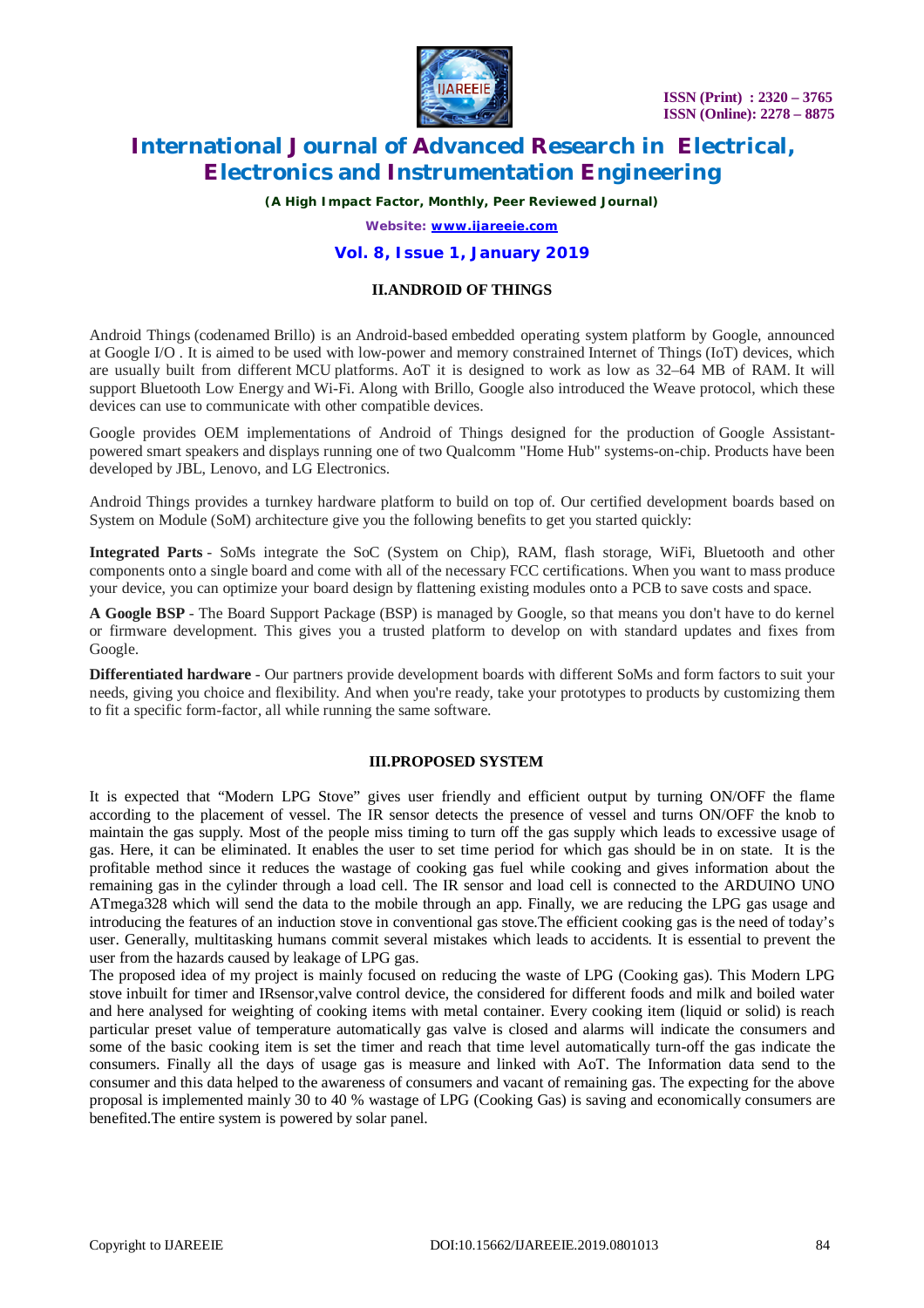

*(A High Impact Factor, Monthly, Peer Reviewed Journal)*

*Website: [www.ijareeie.com](http://www.ijareeie.com)*

### **Vol. 8, Issue 1, January 2019**



Fig.1:Block Diagram of AoT Based Modern LPG Stove

#### **IV.MODULES WITH WORKING PRINCIPLES**

#### **ARDUINO UNO(ATmega328p )**

The Arduino/Genuino Uno board can be powered via the USB connection or with an external power supply. The power source is selected automatically.Arduino/Genuino Uno is a microcontroller board based on the ATmega328P. It has 14 digital input/output pins (of which 6 can be used as PWM outputs), 6 analog inputs, a 16 MHz quartz crystal, a USB connection, a power jack, an ICSP header and a reset button.It contains everything needed to support the microcontroller; simply connect it to a computer with a USB cable or power it with a AC-to-DC adapter or battery to get started.The tinker with your UNO without worrying too much about doing something wrong, worst case scenario you can replace the chip for a few dollars and start over again.

"Uno" means one in Italian and was chosen to mark the release of Arduino Software (IDE) 1.0. The Uno board and version 1.0 of Arduino Software (IDE) were the reference versions of Arduino, now evolved to newer releases. The Uno board is the first in a series of USB Arduino boards, and the reference model for the Arduino platform; for an extensive list of current, past or outdated boards see the Arduino index of boards.

#### **LOAD CELL**

Load cell is a transducer that is used to convert a weight into an electrical signal. This conversion is indirect and happens in two stages. Through a mechanical arrangement, the force being sensed deforms a strain gauge.

The strain gauge measures the deformation (strain) as an electrical signal, because the strain changes the effective electrical resistance of the wire. Load cells of one strain gauge (quarter bridge) or two strain gauges (half bridge) are also available. The electrical signal output is typically in the order of a few millivolts and requires amplification by an instrumentation amplifier before it can be used. The output of the transducer can be scaled to calculate the force applied to the transducer.

#### **INFRARED SENSOR**

Infrared sensor is an electronic instrument that is used to sense certain characteristics of its surroundings.It does this by either emitting or detecting infrared radiation.Infrared sensors are also capable of measuring the heat being emitted by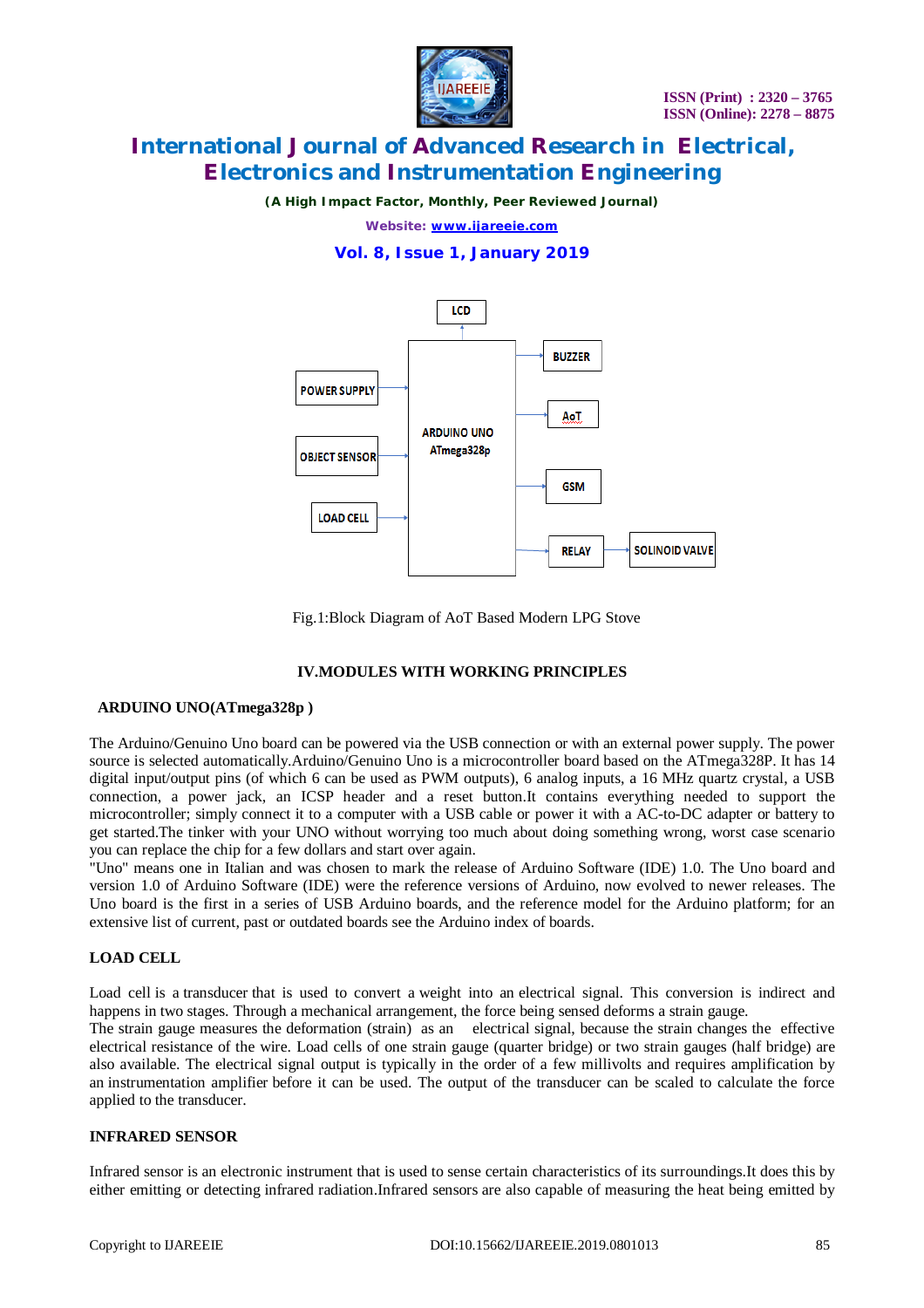

*(A High Impact Factor, Monthly, Peer Reviewed Journal)*

*Website: [www.ijareeie.com](http://www.ijareeie.com)*

#### **Vol. 8, Issue 1, January 2019**

an object and detecting motion. These sensors are good for detection between 100cm-500cm (1-5 meters / 3-15 feet).DC power supply:+/- 12V Output voltage:10VFrequency response: DC 5KHz.

#### **SOLENOID VALVE**

Solenoid valve is an electromechanical device in which the solenoid uses an electric current to generatea magnetic field and thereby operate a mechanism which regulates the opening of fluid flow in a valve.The solenoid converts electrical energy into mechanical energy which in turn, opens or closes the valve mechanically.The magnetic field exerts a force on the plunger. Solenoid valve differs in the characteristics of the electric current they use ,the strength of the magnetic field they generate and characteristics of fluid they use. Valve type: 2 way normally closed ; Operating temp: 14 to 176 deg F; Material : stainless steel Operating pressure:0 to 150 PSI(220AC coil), 0 to 120 (24V AC coil); Power: 20W and 40W.

#### **V. RESULT AND DISCUSSION**

As shown in figure 2, run the simulation click the run button on the left bottom corner which will open the virtual terminal screenand gas level is indicated on the LCD display.

| GAS LEVEL:<br>0491                |                    |
|-----------------------------------|--------------------|
| <b>BEW 22 - 85885886</b>          |                    |
| <b>Virtual Terminal</b>           | $\boldsymbol{\Xi}$ |
| <b>AoT BASED MODERN LPG STOUE</b> |                    |
|                                   |                    |

Fig.2 Measuring of gas level

As shown in figure 3, When the timer input is given as 3, the IR sensor will detect the presence of vessel and activate the gas supply if there is vessel in the stove and turn OFF the stove if there is no vessel. As like the induction stove there is a preset timer in this stove which indicates the cooking period for different dishes. Time should be set in the timer. After the preset time the stove will be turned OFF and indicates the user by the buzzer alarm.

| VESSEL PRESENT<br>STOVE ACTIVATED |                                |
|-----------------------------------|--------------------------------|
|                                   | $92 \geq m$<br><b>BINDINGS</b> |